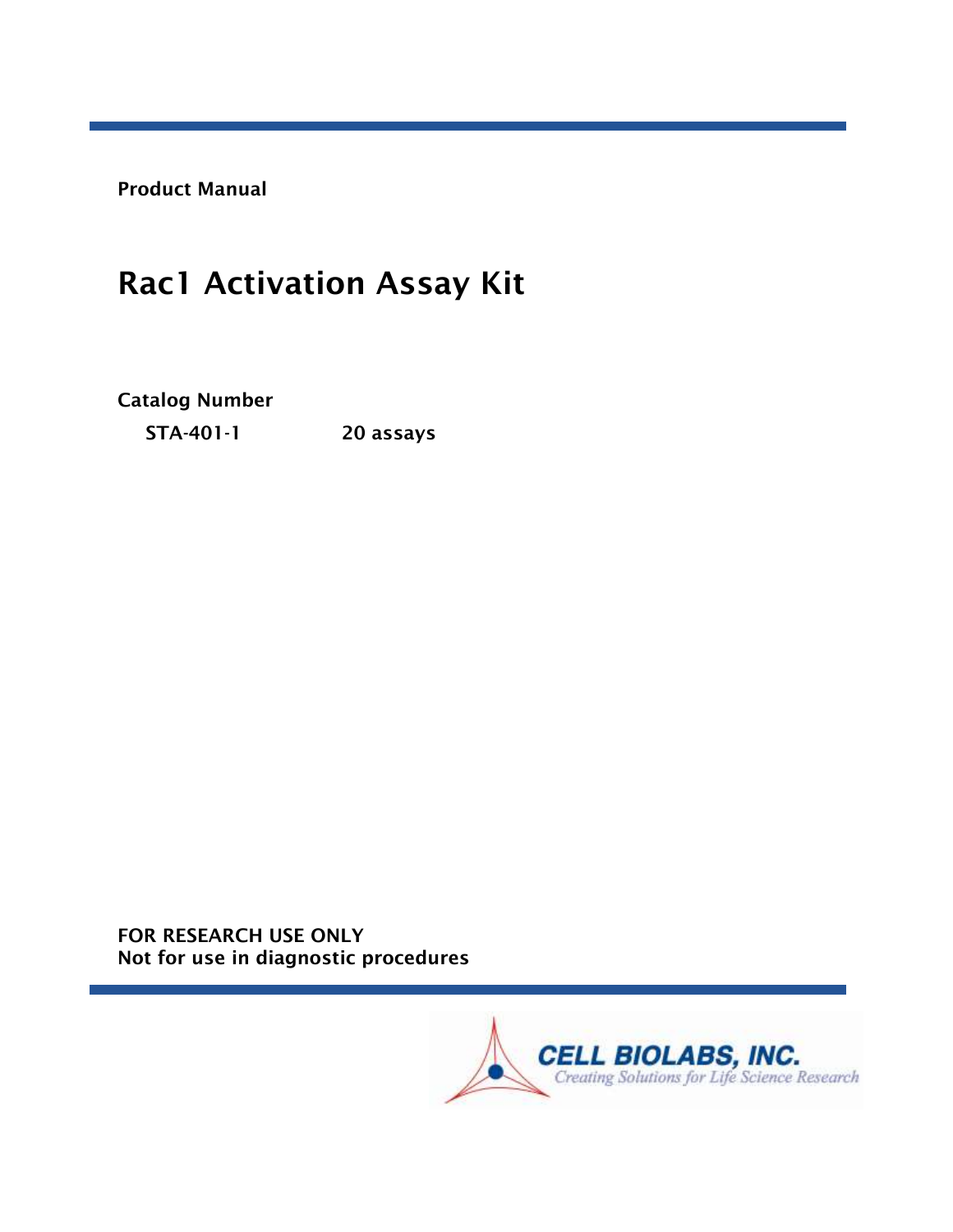#### **Introduction**

Small GTP-binding proteins (or GTPases) are a family of proteins that serve as molecular regulators in signaling transduction pathways. Rac1, a 21 kDa protein, belongs to the family of Rho GTPases regulates a variety of biological response pathways that include cell motility, cell division, gene transcription, and cell transformation. Like other small GTPases, Rac1 regulates molecular events by cycling between an inactive GDP-bound form and an active GTP-bound form. In its active (GTPbound) state, Rac1 binds specifically to the p21-binding domain (PBD) of p21-activated protein kinase (PAK) to control downstream signaling cascades.

Cell Biolabs' Rac1 Activation Assay Kit utilizes PAK PBD Agarose beads to selectively isolate and pull-down the active form of Rac from purified samples or endogenous lysates. Subsequently, the precipitated GTP-Rac is detected by western blot analysis using an anti-Rac1 specific monclonal antibody (see Figure 3 and Assay Principle).

Cell Biolabs' Rac1 Activation Assay Kit provides a simple and fast tool to monitor the activation of Rac1. The kit includes easily identifiable PAK1 PBD Agarose beads (see Figure 1), pink in color, and a Rac1 Immunoblot Positive Control for quick Rac1 identification. Each kit provides sufficient quantities to perform 20 assays.



**Figure 1**:PAK RBD Agarose beads, in color, are easy to visualize, minimizing potential loss during washes and aspirations.

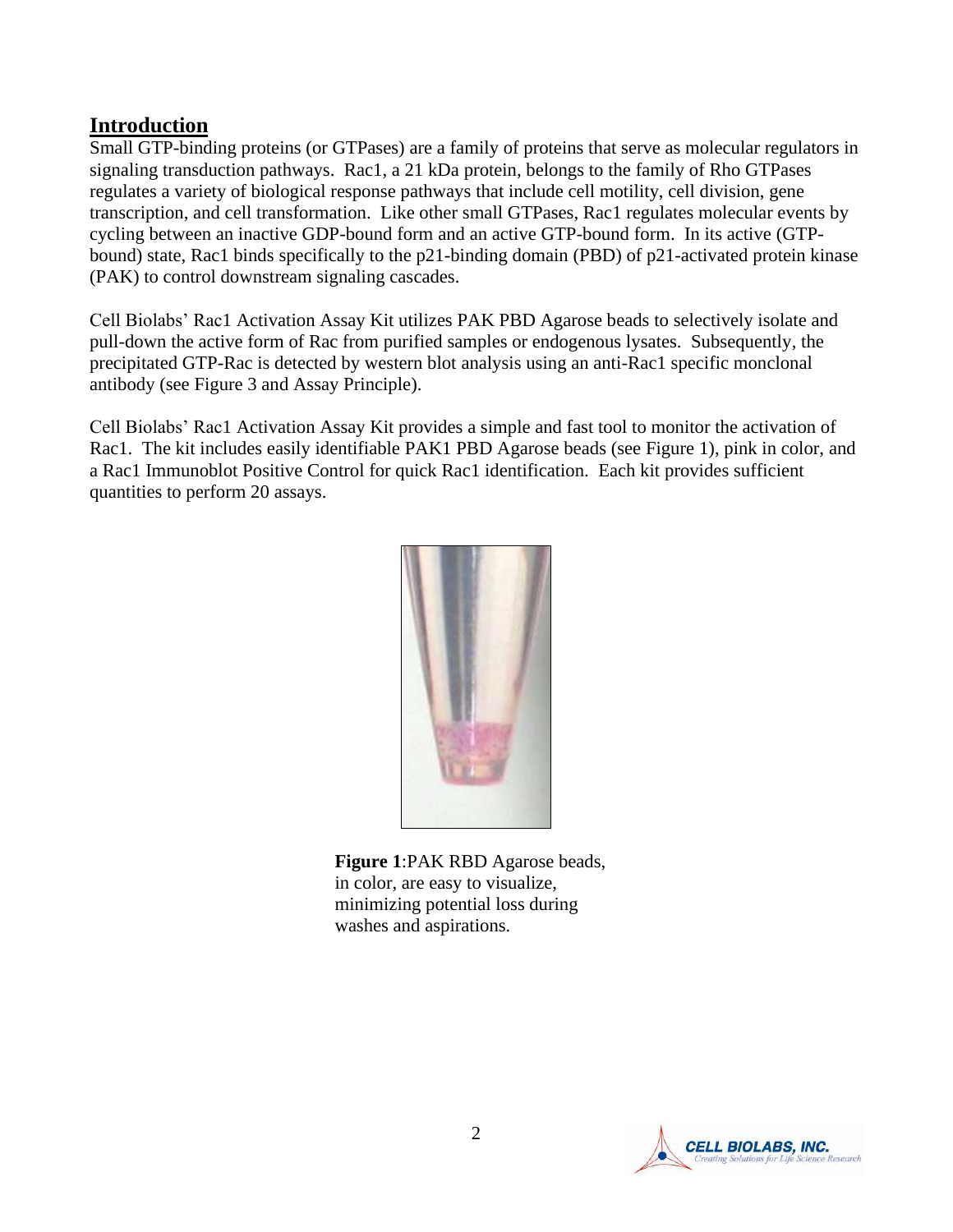# **Assay Principle**



#### **Related Products**

- 1. STA-400: Pan-Ras Activation Assay Kit
- 2. STA-400-H: H-Ras Activation Assay Kit
- 3. STA-400-K: K-Ras Activation Assay Kit
- 4. STA-400-N: N-Ras Activation Assay Kit
- 5. STA-402: Cdc42 Activation Assay Kit
- 6. STA-403-A: RhoA Activation Assay Kit
- 7. STA-405: RhoA/Rac1/Cdc42 Activation Assay Combo Kit
- 8. STA-410: Raf1 RBD Agarose Beads

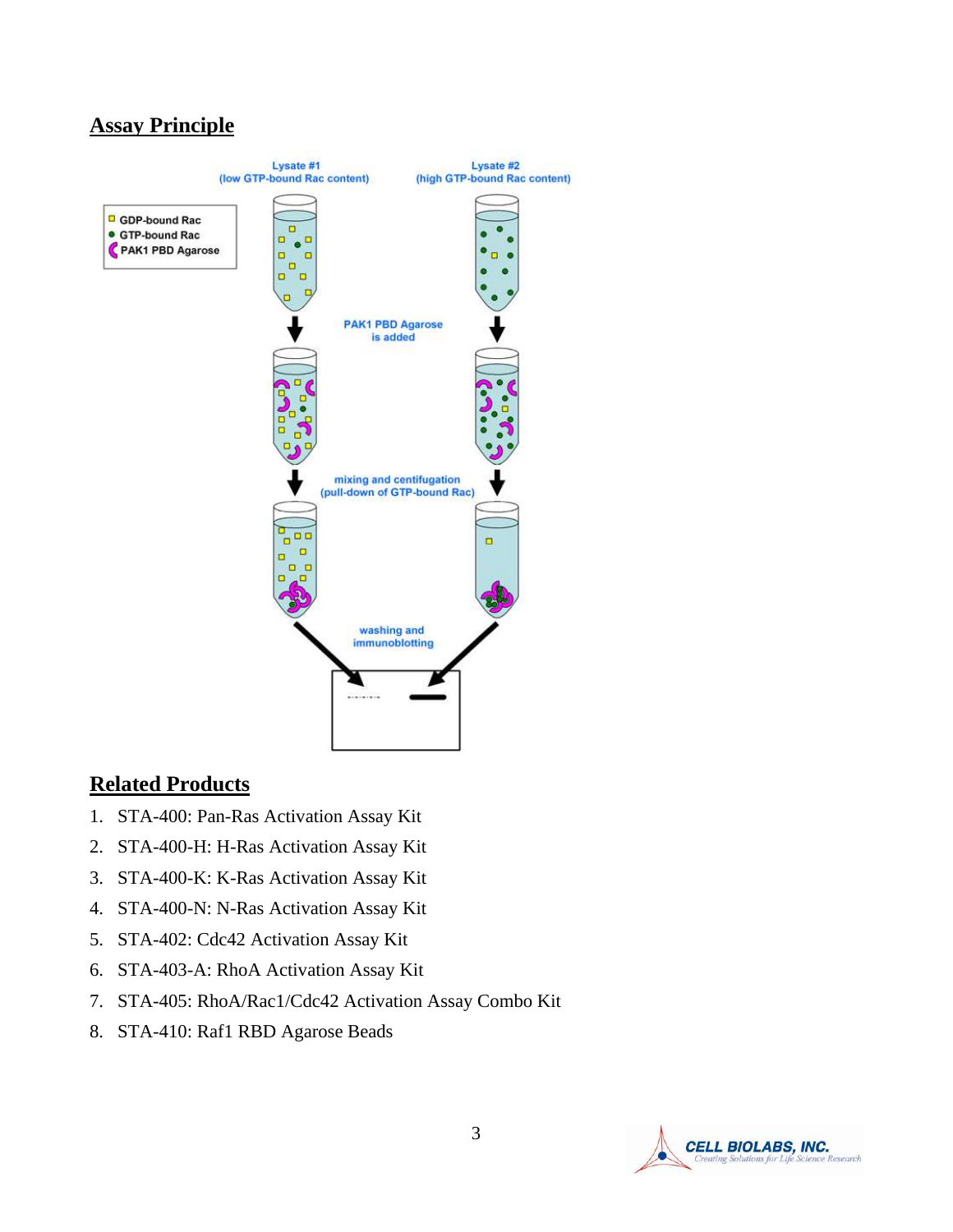## **Kit Components**

1. PAK1 PBD Agarose (Part No. STA-411): One vial – 800 μL of 50% slurry, 400 μg PBD in PBS containing 50% glycerol.

*Note: Agarose bead appears pink in color for easy identification, washing, and aspiration.*

- 2.  $100X GTPyS$  (Part No. 240103): One vial 50 µL of 10 mM GTPyS dissolved in sterile water.
- 3. 100X GDP (Part No. 240104): One vial  $-50 \mu L$  of 100 mM GDP dissolved in sterile water.
- 4. 5X Assay/Lysis Buffer (Part No. 240102): One bottle 30 mL of 125 mM HEPES, pH 7.5, 750 mM NaCl, 5% NP-40, 50 mM MgCl2, 5 mM EDTA, 10% Glycerol.
- 5. Anti-Rac1, Mouse Monoclonal (Part No. 240106): One vial 40 μL in PBS, pH 7.4, 0.05% NaN3, 0.1% BSA.

*Note: This monoclonal antibody specifically reacts with human, mouse, and rat Rac1; Additional unknown higher MW proteins may be detected in some preparations.*

6. Rac1 Immunoblot Positive Control (Part No. 240110): One vial – 100 μL of partially purified, recombinant Rac1 from *E. coli* (provided ready-to-use in 1X reducing SDS-PAGE Sample Buffer, pre-boiled).

# **Materials Not Supplied**

- 1. Stimulated and non-stimulated cell lysates
- 2. Rac1 activators
- 3. Protease inhibitors
- 4. 0.5 M EDTA in water
- 5. 1 M  $MgCl<sub>2</sub>$
- 6. 30°C incubator or water bath
- 7. 4°C tube rocker or shaker
- 8. 2X reducing SDS-PAGE sample buffer
- 9. Electrophoresis and immunoblotting systems
- 10. Immunoblotting wash buffer such as TBST (10 mM Tris-HCl, pH 7.4, 0.15 M NaCl, 0.05% Tween-20)
- 11. Immunoblotting blocking buffer (TBST containing 5% Non-fat Dry Milk)
- 12. PVDF or nitrocellulose membrane
- 13. Secondary Antibody
- 14. ECL Detection Reagents

#### **Storage**

Store all kit components at -20ºC. The 5X Assay/Lysis Buffer may be stored at either -20ºC or 4ºC. Avoid multiple freeze/thaw cycles.

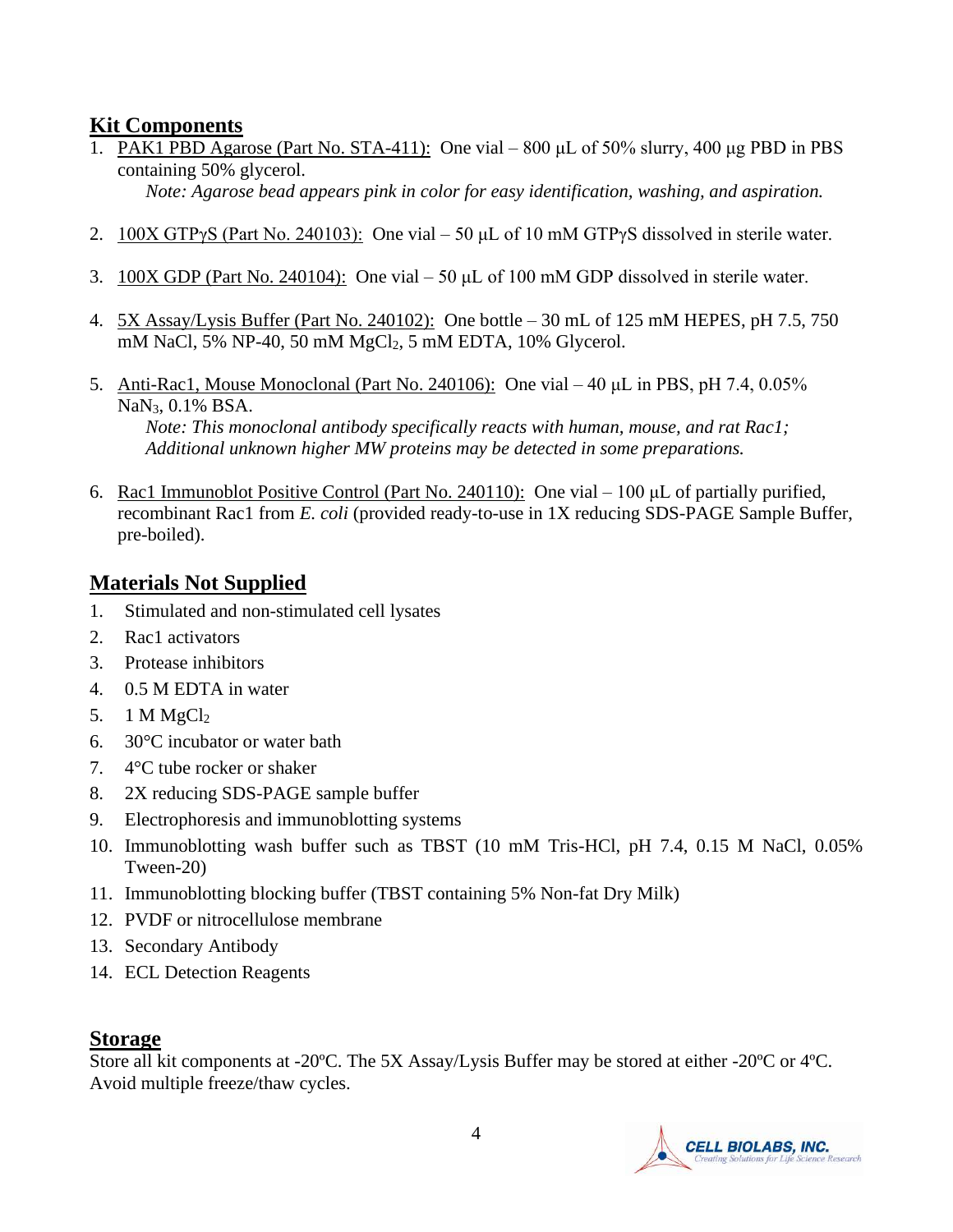# **Preparation of Reagents**

• 1X Assay/Lysis Buffer: Mix the 5X Stock briefly and dilute to 1X in deionized water. Just prior to usage, add protease inhibitors such as 1 mM PMSF, 10 μg/mL leupeptin, and 10 μg/mL aprotinin.

# **Preparation of Samples**

*Note: It is advisable to use fresh cell lysates because GTP-Rac1 is quickly hydrolyzed to GDP-Rac1; frozen lysates stored at -70°C may be used. Performing steps at 4°C or on ice may reduce hydrolysis. Avoid multiple freeze/thaw cycles of lysates.* 

#### **I. Adherent Cells**

- 1. Culture cells to approximately 80-90% confluence. Stimulate cells with Rac1 activator(s) as desired.
- 2. Aspirate the culture media and wash twice with ice-cold PBS.
- 3. Completely remove the final PBS wash and add ice-cold 1X Assay/Lysis Buffer to the cells (0.5 - 1 mL per 100 mm tissue culture plate).
- 4. Place the culture plates on ice for 10-20 minutes.
- 5. Detach the cells from the plates by scraping with a cell scraper.
- 6. Transfer the lysates to appropriate size tubes and place on ice.
- 7. If nuclear lysis occurs, the cell lysates may become very viscous and difficult to pipette. If this occurs, lysates can be passed through a 27½-gauge syringe needle 3-4 times to shear the genomic DNA.
- 8. Clear the lysates by centrifugation for 10 minutes (14,000 x g at  $4^{\circ}$ C).
- 9. Collect the supernatant and store samples on ice for immediate use, or snap freeze and store at 70°C for future use.
- 10. Proceed to GTPγS/GDP Loading for positive and negative controls, or Pull-Down Assay.

#### **II. Suspension Cells**

- 1. Culture cells and stimulate with Rac1 activator(s) as desired.
- 2. Perform a cell count, and then pellet the cells by centrifugation.
- 3. Aspirate the culture media and wash twice with ice-cold PBS.
- 4. Completely remove the final PBS wash and add ice-cold 1X Assay/Lysis Buffer to the cell pellet  $(0.5 - 1$  mL per  $1 \times 10^7$  cells).
- 5. Lyse the cells by repeated pipetting.
- 6. Transfer the lysates to appropriate size tubes and place on ice.
- 7. If nuclear lysis occurs, the cell lysates may become very viscous and difficult to pipette. If this occurs, lysates can be passed through a 27½-gauge syringe needle 3-4 times to shear the genomic DNA.

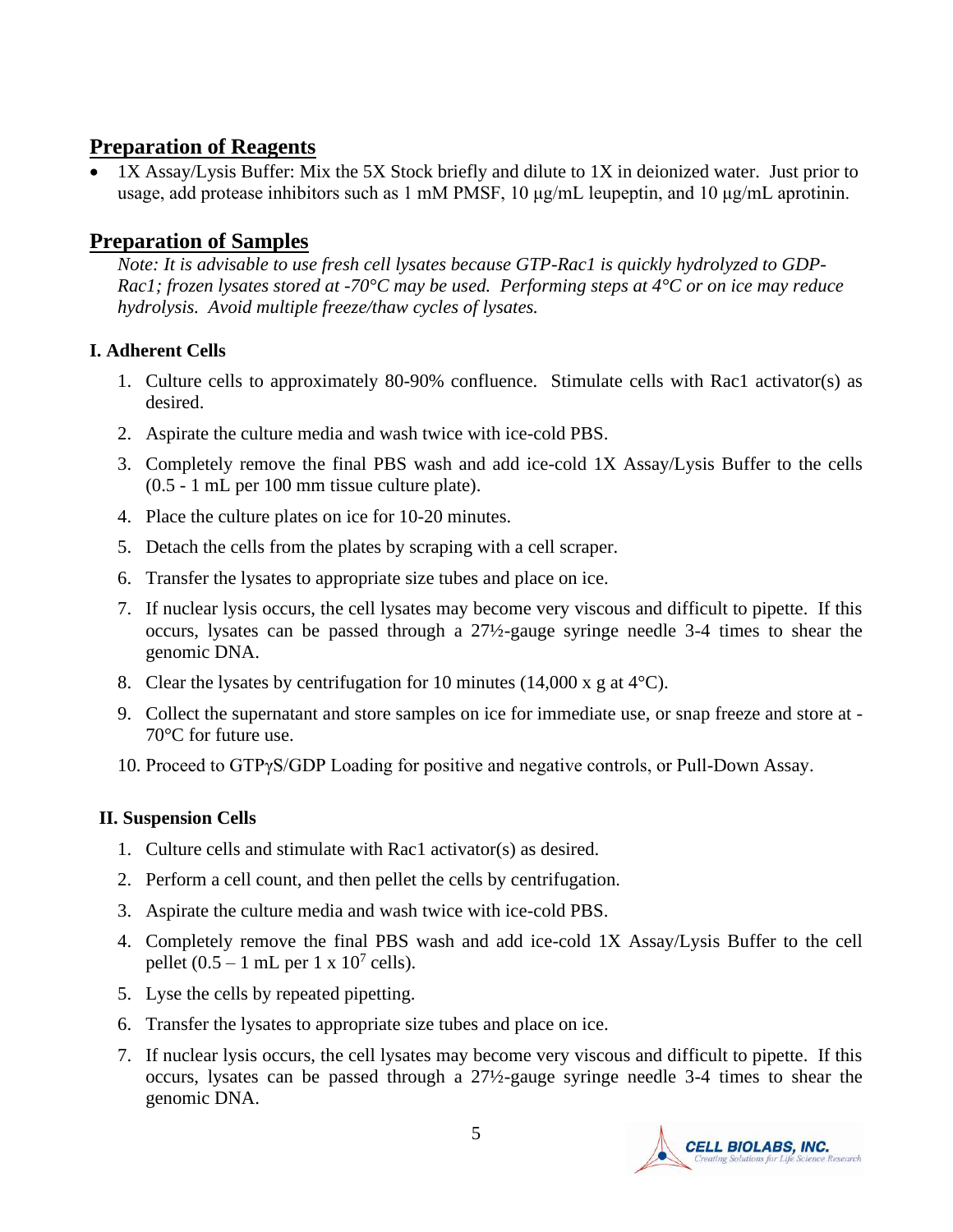- 8. Clear the lysates by centrifugation for 10 minutes (14,000 x g at  $4^{\circ}$ C).
- 9. Collect the supernatant and store samples on ice for immediate use, or snap freeze and store at 70°C for future use.
- 10. Proceed to GTPγS/GDP Loading for positive and negative controls, or Pull-Down Assay.

## **Assay Protocol**

*Important Note: Before running any Small GTPase pulldown assay, it is always a good practice to run a Western Blot directly on the cell lysate using the antibody provided in this kit. For example: load 5 µg, 10 µg and 20 µg of lysate onto an SDS-PAGE gel, transfer and blot. When proceeding with the pulldown assay, use 100-times the amount of lysate that gave you a clear band of your desired small GTPase in the direct Western blot. For example: if the 5 µg band was faint but the 10 µg band was clear and strong, use 100 x 10 µg = 1 mg of lysate in the assay. Using sufficient lysate in the pulldown assay is critical to success.*

#### **I. GTPγS/GDP Loading (Positive and Negative Controls)**

*Note: Samples that will not be GTPγS/GDP loaded may be kept on ice during the loading of controls.*

1. Aliquot 0.5 – 1 mL of each cell lysate to two microcentrifuge tubes.

*Note: Typical protein content/sample is > 0.5 mg.* 

- 2. Adjust the volume of each sample to 1 mL with 1X Assay Lysis Buffer.
- 3. Add 20  $\mu$ L of 0.5 M EDTA to each sample.
- 4. Add 10 µL of 100X GTPγS to one tube (positive control) and 10 µL of 100X GDP to the other tube (negative control). Mix and label each tube appropriately.
- 5. Incubate the tubes for 30 minutes at 30°C with agitation.
- 6. Stop the loading by adding 65  $\mu$ L of 1 M MgCl<sub>2</sub> to each tube. Mix and place tubes on ice.
- 7. Continue with Pull-Down assay.

## **II. Rac1 Pull-Down Assay**

- 1. Aliquot 0.5 1 mL of cell lysate (treated with Rac1 activators or untreated) to a microcentrifuge tube.
- 2. Adjust the volume of each sample to 1 mL with 1X Assay Lysis Buffer.
- 3. Thoroughly resuspend the PAK PBD Agarose bead slurry by vortexing or titurating.
- 4. Quickly add 40  $\mu$ L of resuspended bead slurry to each tube (including GTP $\gamma$ S/GDP controls).
- 5. Incubate the tubes at  $4^{\circ}$ C for 1 hour with gentle agitation.
- 6. Pellet the beads by centrifugation for 10 seconds at 14,000 x g.
- 7. Aspirate and discard the supernatant, making sure not to disturb/remove the bead pellet.
- 8. Wash the bead 3 times with 0.5 mL of 1X Assay Buffer, centrifuging and aspirating each time.
- 9. After the last wash, pellet the beads and carefully remove all the supernatant.

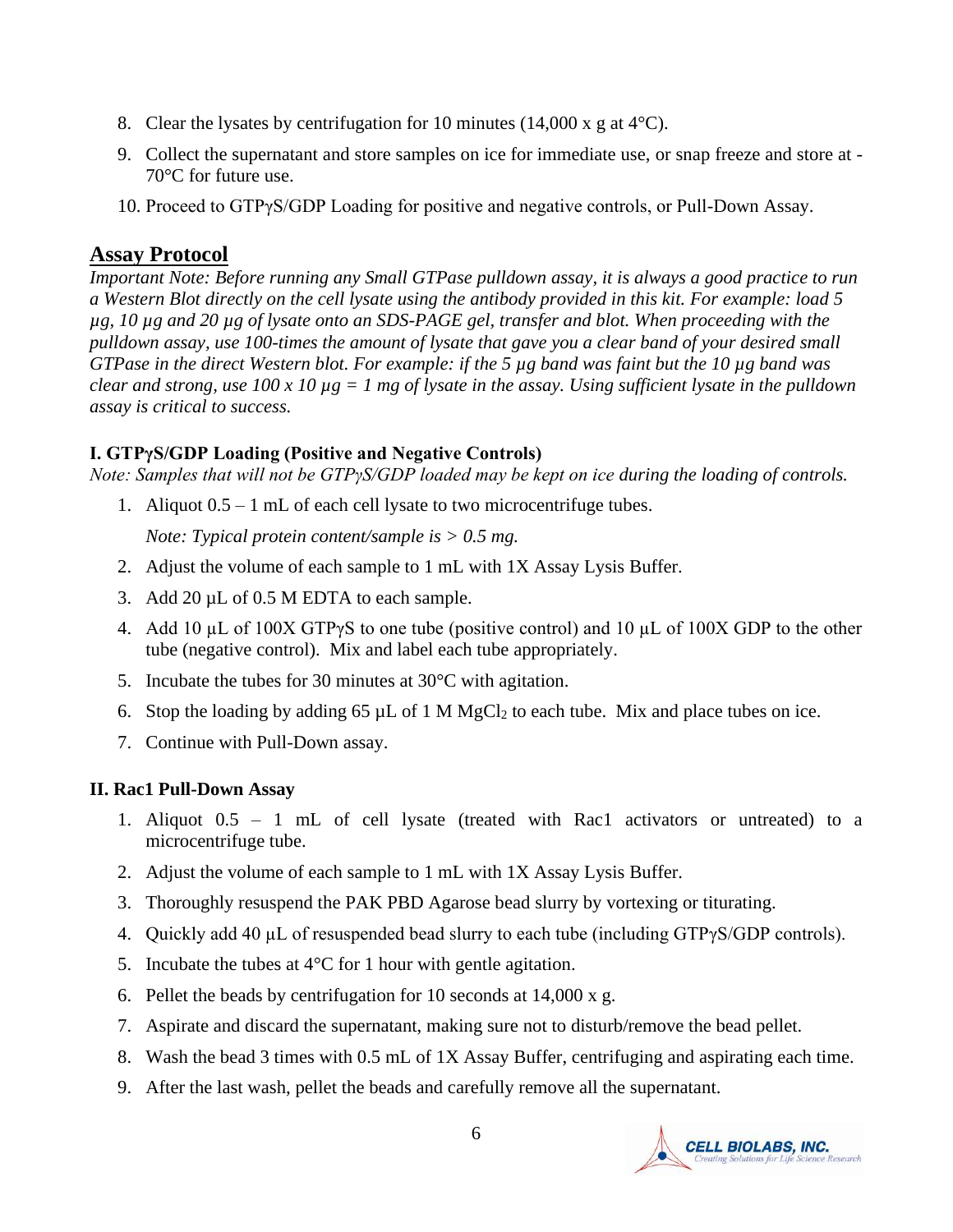- 10. Resuspend the bead pellet in 40 µL of 2X reducing SDS-PAGE sample buffer.
- 11. Boil each sample for 5 minutes.
- 12. Centrifuge each sample for 10 seconds at 14,000 x g.

#### **III. Electrophoresis and Transfer**

1. Load 20 µL/well of pull-down supernatant to a polyacrylamide gel. Also, it's recommended to include a pre-stained MW standard (as an indicator of a successful transfer in step 3).

*Note: If desired, 10 µL/well of Rac1 Immunoblot Positive Control (provided ready-to-use, preboiled) can be added as an immunoblot positive control.* 

- 2. Perform SDS-PAGE as per the manufacturer's instructions.
- 3. Transfer the gel proteins to a PVDF or nitrocellulose membrane as per the manufacturer's instructions.

#### **IV. Immunoblotting and Detection (all steps are at room temperature, with agitation)**

1. Following the electroblotting step, immerse the PVDF membrane in 100% Methanol for 15 seconds, and then allow it to dry at room temperature for 5 minutes.

*Note: If Nitrocellulose is used instead of PVDF, this step should be skipped.*

2. Block the membrane with 5% non-fat dry milk in TBST for 1 hr at room temperature with constant agitation.

Incubate the membrane with Anti-Rac1 Antibody, freshly diluted 1:1000 in 5% non-fat dry milk/TBST, for 1-2 hr at room temperature with constant agitation.

*Note: To conserve antibody, incubations should be performed in a plastic bag.*

- 3. Wash the blotted membrane three times with TBST, 5 minutes each time.
- 4. Incubate the membrane with a secondary antibody (e.g. Goat Anti-Mouse IgG, HRPconjugate), freshly diluted in 5% non-fat dry milk/TBST, for 1 hr at room temperature with constant agitation.
- 5. Wash the blotted membrane three times with TBST, 5 minutes each time.
- 6. Use the detection method of your choice. We recommend enhanced chemiluminescence reagents from Pierce.

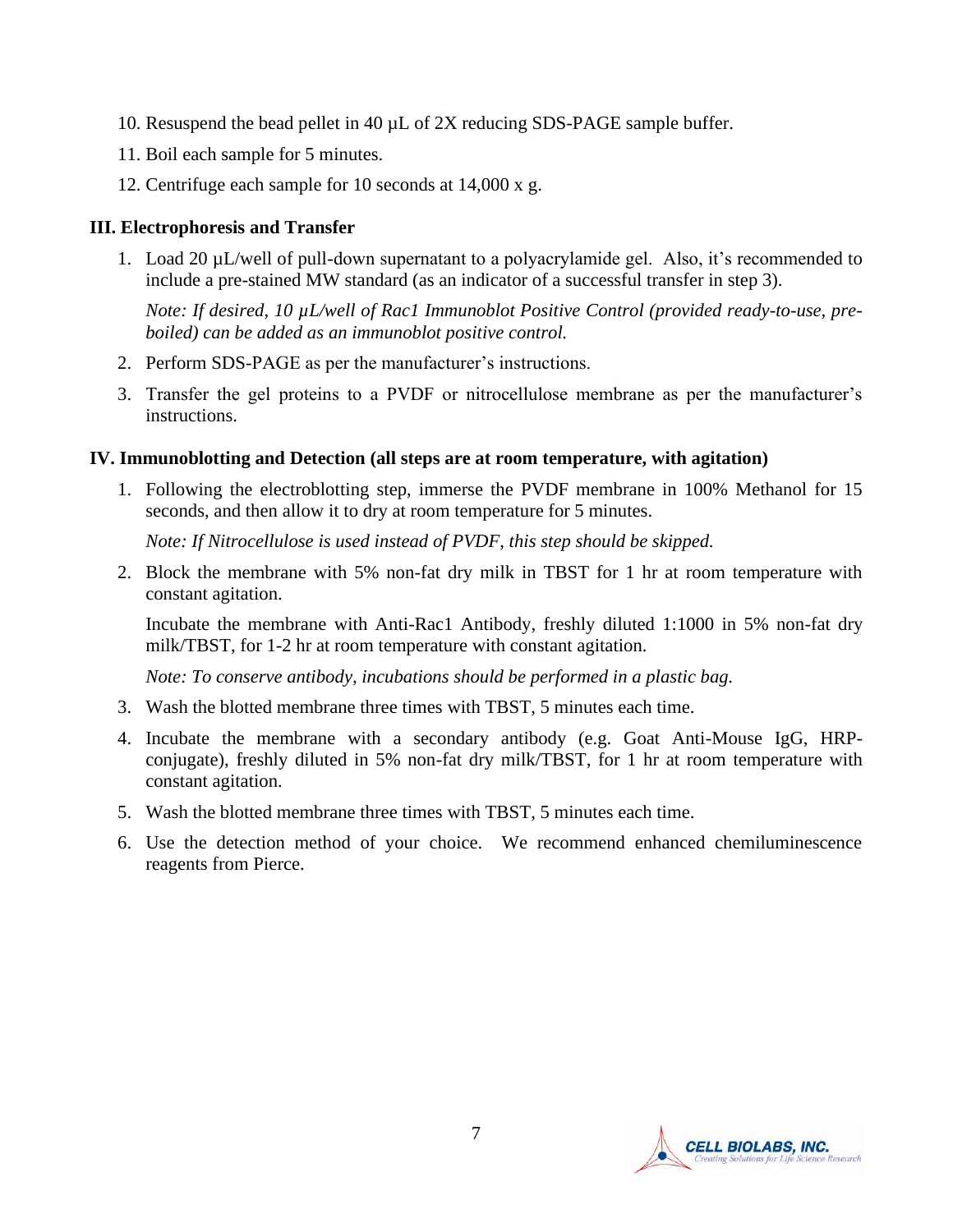#### **Example of Results**

The following figure demonstrates typical results seen with Cell Biolabs Rac1 Activation Assay Kit. One should use the data below for reference only.



**Figure 2: Rac1 Activation Assay.** *Left Image*: Rac1 Immunoblot Positive Control. *Right Image*: Demonstrates Anti-Rac1 monoclonal antibody specificity by dot blot.



**Figure 3: Rac1 Activation Assay.** *Lane 1*: MW Standard. *Lane 2*: 293 cell lysate loaded with GDP and incubated with PAK PBD Agarose beads. *Lane 3*: 293 cell lysate loaded with GTPγS and incubated with PAK-1 PBD Agarose beads.

#### **References**

- 1. [Raftopoulou M.](http://www.ncbi.nlm.nih.gov/entrez/query.fcgi?db=pubmed&cmd=Search&term=%22Raftopoulou+M%22%5BAuthor%5D), and [Hall A.](http://www.ncbi.nlm.nih.gov/entrez/query.fcgi?db=pubmed&cmd=Search&term=%22Hall+A%22%5BAuthor%5D) (2004) *Dev Biol.* **265**: 23-32.
- 2. [Bar-Sagi D.](http://www.ncbi.nlm.nih.gov/entrez/query.fcgi?db=pubmed&cmd=Search&term=%22Bar%2DSagi+D%22%5BAuthor%5D), and [Hall A.](http://www.ncbi.nlm.nih.gov/entrez/query.fcgi?db=pubmed&cmd=Search&term=%22Hall+A%22%5BAuthor%5D) (2000) *Cell* **103**: 227-38.
- 3. Benard, V., Bohl, B. P., and Bokoch, G. M. (1999) *J. Biol. Chem.* **274**, 13198-13204.

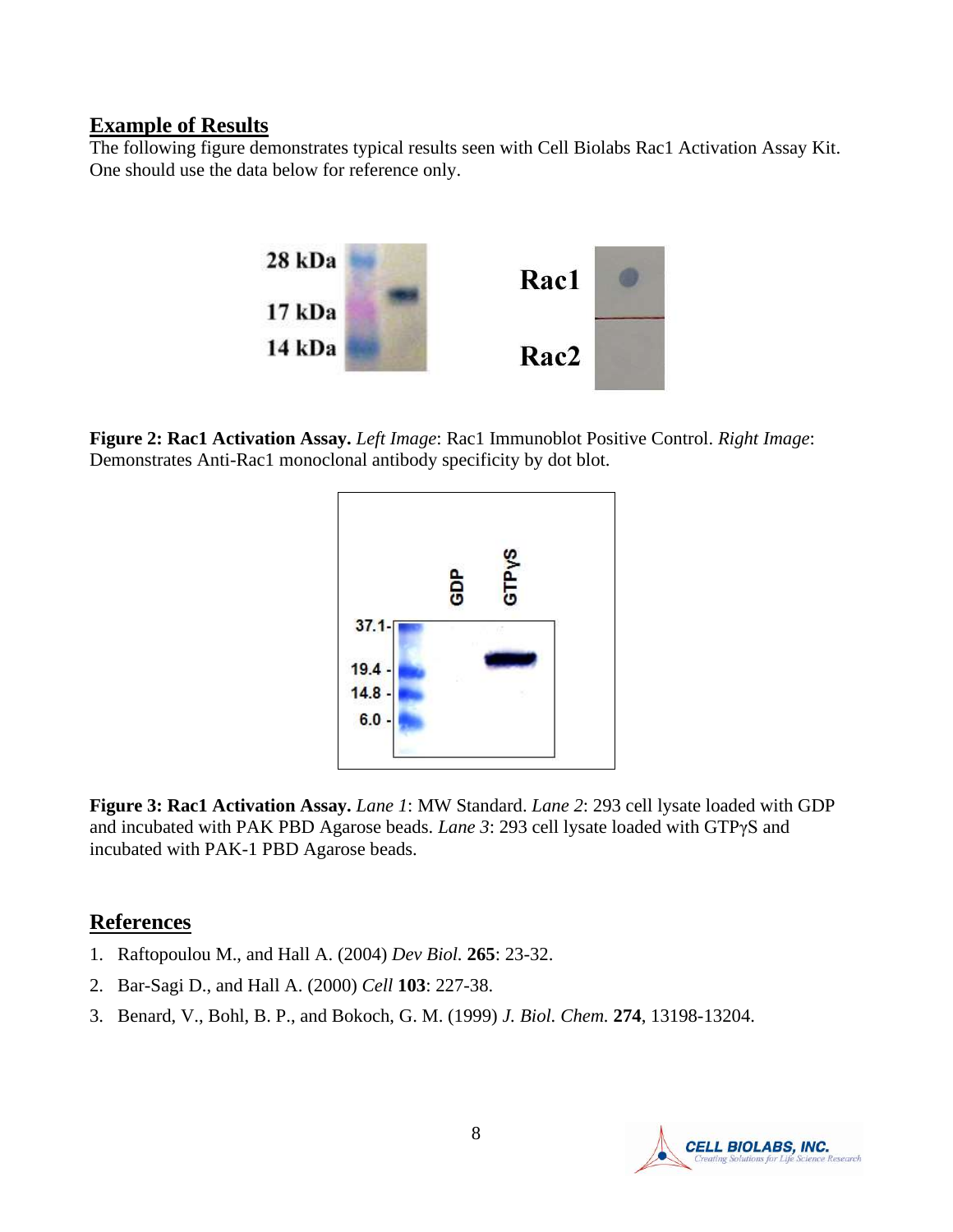# **Recent Product Citations**

- 1. Zhang, Y. et al. (2022). Suppression of RNA editing by miR-17 inhibits the stemness of melanoma stem cells. *Mol Ther Nucleic Acids*. doi: 10.1016/j.omtn.2021.12.021.
- 2. Bianchi-Smiraglia, A. et al. (2021). Regulation of local GTP availability controls RAC1 activity and cell invasion. *Nat Commun*. **12**(1):6091. doi: 10.1038/s41467-021-26324-6.
- 3. Wang, K. et al. (2021). Ginkgo biloba extract protects human neuroblastoma SH‑SY5Y cells against oxidative glutamate toxicity by activating redoxosome‑p66Shc. *Exp Ther Med*. doi: 10.3892/etm.2021.10383.
- 4. Fu, P. et al. (2021). NOX4 Mediates Pseudomonas aeruginosa-Induced Nuclear Reactive Oxygen Species Generation and Chromatin Remodeling in Lung Epithelium. *Antioxidants (Basel)*. **10**(3):477. doi: 10.3390/antiox10030477.
- 5. Yang, X. et al. (2021). LINC00665 promotes the progression of acute myeloid leukemia by regulating the miR-4458/DOCK1 pathway. *Sci Rep*. **11**(1):5009. doi: 10.1038/s41598-021-82834- 9.
- 6. Farzaneh Behelgardi, M. et al. (2020). Targeting signaling pathways of VEGFR1 and VEGFR2 as a potential target in the treatment of breast cancer. *Mol Biol Rep*. doi: 10.1007/s11033-020-05306- 9.
- 7. Stoner, S.A. et al. (2020). The RUNX1-ETO target gene RASSF2 suppresses t(8;21) AML development and regulates Rac GTPase signaling. *Blood Cancer J*. **10**(2):16. doi: 10.1038/s41408- 020-0282-9.
- 8. Festa, L.K. et al. (2020). CXCL12-induced rescue of cortical dendritic spines and cognitive flexibility. *Elife*. **9**. pii: e49717. doi: 10.7554/eLife.49717.
- 9. Wang, D. et al. (2020). Anillin regulates breast cancer cell migration, growth, and metastasis by non-canonical mechanisms involving control of cell stemness and differentiation. *Breast Cancer Res*. **22**(1):3. doi: 10.1186/s13058-019-1241-x.
- 10. Pepe, G. et al. (2019). β-Lactoglobulin Heptapeptide Reduces Oxidative Stress in Intestinal Epithelial Cells and Angiotensin II-Induced Vasoconstriction on Mouse Mesenteric Arteries by Induction of Nuclear Factor Erythroid 2-Related Factor 2 (Nrf2) Translocation. *Oxid Med Cell Longev.* doi: 10.1155/2019/1616239.
- 11. Morgan, E.L. et al. (2019). Autocrine STAT3 activation in HPV positive cervical cancer through a virus-driven Rac1-NFκB-IL-6 signalling axis. *PLoS Pathog*. **15**(6):e1007835. doi: 10.1371/journal.ppat.1007835.
- 12. Phung, B. et al. (2019). The X-Linked DDX3X RNA Helicase Dictates Translation Reprogramming and Metastasis in Melanoma. *Cell Rep*. **27**(12):3573-3586.e7. doi: 10.1016/j.celrep.2019.05.069.
- 13. Kröger, C. et al. (2019). Acquisition of a hybrid E/M state is essential for tumorigenicity of basal breast cancer cells. *Proc Natl Acad Sci U S A*. **116**(15):7353-7362. doi: 10.1073/pnas.1812876116.
- 14. Wen-Jian, Y. et al. (2019). NF45 promotes esophageal squamous carcinoma cell invasion by increasing Rac1 activity through 14-3-3ε protein. *Arch Biochem Biophys*. **663**:101-108. doi: 10.1016/j.abb.2018.12.012.
- 15. Kang, M. et al. (2019). Roles of CD133 in microvesicle formation and oncoprotein trafficking in colon cancer. *FASEB J*. **33**(3):4248-4260. doi: 10.1096/fj.201802018R.
- 16. Guan, T. et al. (2019). Aristolochic acid inhibits Slit2-induced migration and tube formation via inactivation of Robo1/Robo2-NCK1/NCK2 signaling pathway in human umbilical vein endothelial cells. *Toxicol Lett*. **300**:51-58. doi: 10.1016/j.toxlet.2018.10.022.

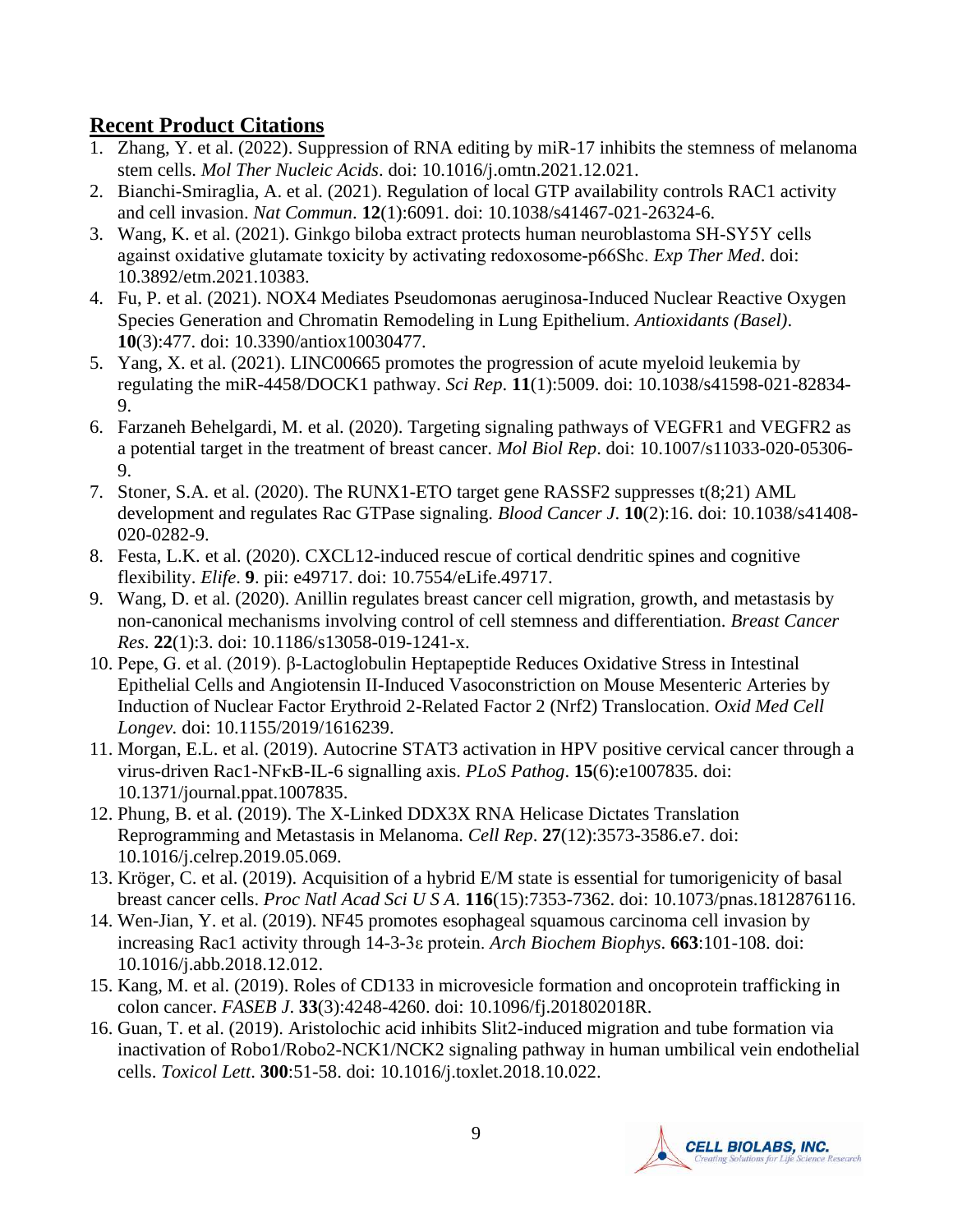- 17. Zhang, X. et al. (2019). MicroRNA 483-3p targets Pard3 to potentiate TGF-β1-induced cell migration, invasion, and epithelial-mesenchymal transition in anaplastic thyroid cancer cells. *Oncogene*. **38**(5):699-715. doi: 10.1038/s41388-018-0447-1.
- 18. Zang, C. et al. (2018). A Novel Synthetic Derivative of Phloroglucinol Inhibits Neuroinflammatory Responses Through Attenuating Kalirin Signaling Pathway in Murine BV2 Microglial Cells. *Mol Neurobiol*. doi: 10.1007/s12035-018-1233-3.
- 19. Liang, H. et al. (2018). Pharmacological inhibition of Rac1 exerts a protective role in ischemia/reperfusion-induced renal fibrosis. *Biochem Biophys Res Commun*. **503**(4):2517-2523. doi: 10.1016/j.bbrc.2018.07.009.
- 20. Xia, P. et al. (2018). Pioglitazone Confers Neuroprotection Against Ischemia-Induced Pyroptosis due to its Inhibitory Effects on HMGB-1/RAGE and Rac1/ROS Pathway by Activating PPAR-ɤ. *Cell Physiol Biochem*. **45**(6):2351-2368. doi: 10.1159/000488183.
- 21. Luo, W. et al. (2018). Bergamottin, a natural furanocoumarin abundantly present in grapefruit juice, suppresses the invasiveness of human glioma cells via inactivation of Rac1 signaling. *Oncol Lett*. **15**(3):3259-3266. doi: 10.3892/ol.2017.7641.
- 22. Baranov, M.V. et al. (2017). SWAP70 is a universal GEF-like adapter for tethering actin to phagosomes. *Small GTPases* doi:10.1080/21541248.2017.1328302.
- 23. Sherchan, P., et al. (2017). Recombinant Slit2 Reduces Surgical Brain Injury Induced Blood Brain Barrier Disruption via Robo4 Dependent Rac1 Activation in a Rodent Model. *Sci Rep*. **7**(1):746. doi: 10.1038/s41598-017-00827-z.
- 24. Carrizzo, A. et al (2017). Rac1 Pharmacological Inhibition Rescues Human Endothelial Dysfunction. *J Am Heart Assoc*. **6**(3). pii: e004746. doi: 10.1161/JAHA.116.004746.
- 25. Zeng, C. et al. (2016). Leucine-rich repeat kinase-1 regulates osteoclast function by modulating RAC1/Cdc42 small GTPase phosphorylation and activation. *Am. J. Physiol. Endocrinol. Metab.* **311**:E772-E780.
- 26. Li, W. et al. (2016). Simvastatin inhibits glucose uptake activity and GLUT4 translocation through suppression of the IR/IRS-1/Akt signaling in C2C12 myotubes. *Biomed Pharmacother.* doi: 10.1016/j.biopha.2016.06.029.
- 27. Yoshida, S. et al. (2016). Semaphorin 3A induces odontoblastic phenotype in dental pulp stem cells. *J Dent Res*. doi:10.1177/0022034516653085.
- 28. Kim, S. J. & Yoon, S. (2016). Activated Rac1 regulates the degradation of IκBα and the nuclear translocation of STAT3–NFκB complexes in starved cancer cells. *Exp Mol Med.* doi:10.1038/emm.2016.17.
- 29. Wu, J. et al. (2016). Recombinant osteopontin stabilizes smooth muscle cell phenotype via integrin receptor/integrin-linked kinase/rac-1 pathway after subarachnoid hemorrhage in rats. *Stroke.* **47**:1319-1327.
- 30. Seo, J. H. et al. (2016). Dynamic polyrotaxane-coated surface for effective differentiation of mouse induced pluripotent stem cells into cardiomyocytes. *RSC Adv*. doi:10.1039/C6RA03967G.

# **Warranty**

These products are warranted to perform as described in their labeling and in Cell Biolabs literature when used in accordance with their instructions. THERE ARE NO WARRANTIES THAT EXTEND BEYOND THIS EXPRESSED WARRANTY AND CELL BIOLABS DISCLAIMS ANY IMPLIED WARRANTY OF MERCHANTABILITY OR WARRANTY OF FITNESS FOR PARTICULAR PURPOSE. CELL BIOLABS' sole obligation and purchaser's exclusive remedy for breach of this warranty shall be, at the option of CELL BIOLABS, to repair or replace the products. In no event shall CELL BIOLABS be liable for any proximate, incidental or consequential damages in connection with the products.